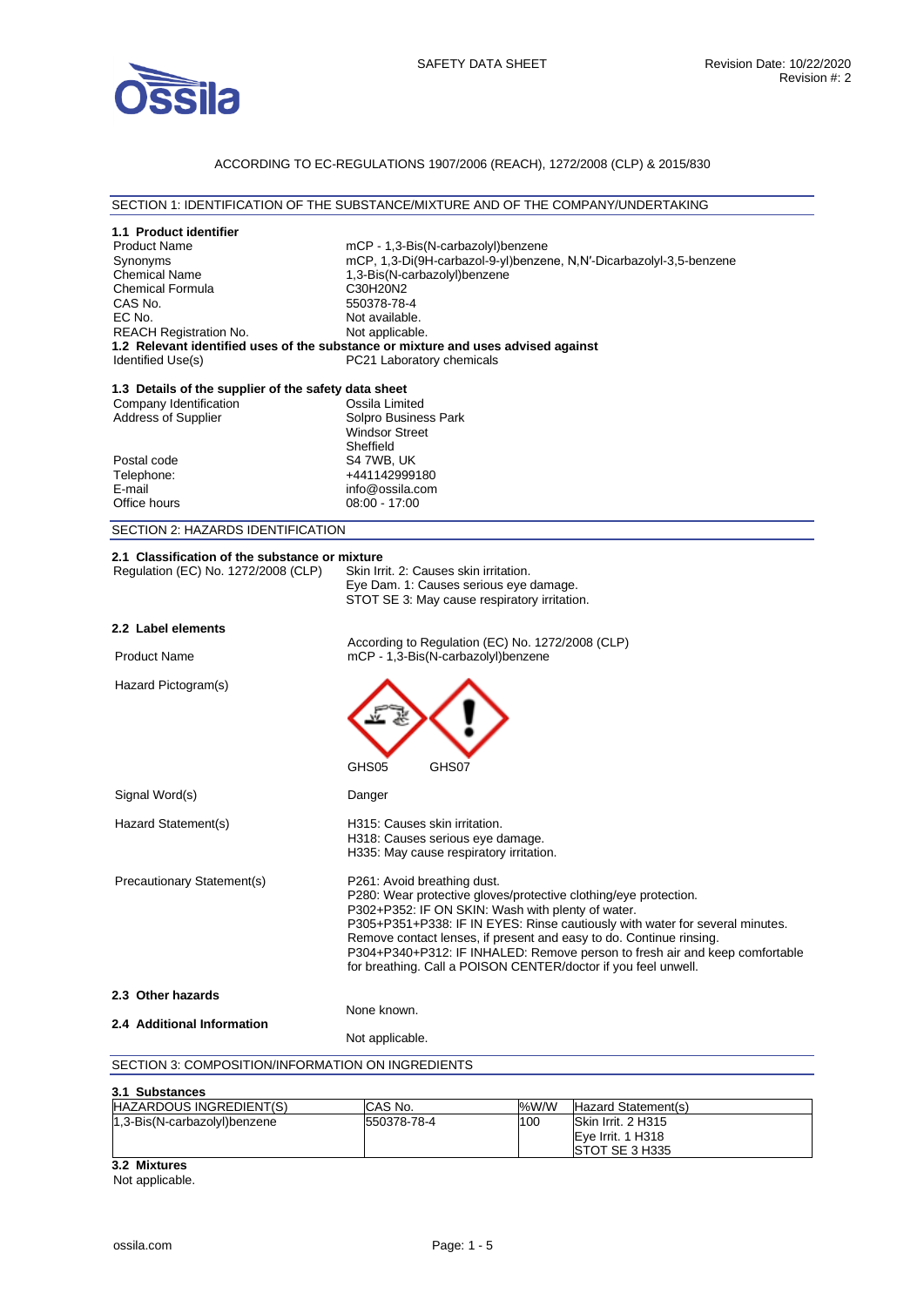

#### SECTION 4: FIRST AID MEASURES **4.1 Description of first aid measures**  Inhalation **Remove person to fresh air and keep comfortable for breathing. Get medical** advice/attention if you feel unwell. Skin Contact **Rinse skin with water. If skin irritation occurs**, get medical advice/attention. Eye Contact **Ringe Contact Ringe Contact Rinse cautiously with water for several minutes. Remove contact lenses, if present** and easy to do. Continue rinsing. Ingestion Rinse out mouth with water. Get medical advice/attention if you feel unwell. **4.2 Most important symptoms and effects, both acute and delayed**  SECTION 11: Most important symptoms and effects, both acute and delayed **4.3 Indication of any immediate medical attention and special treatment needed**  Treat symptomatically. SECTION 5: FIREFIGHTING MEASURES **5.1 Extinguishing media**  Suitable Extinguishing media As appropriate for surrounding fire. Unsuitable extinguishing media As appropriate for surrounding fire. **5.2 Special hazards arising from the substance or mixture**  May decompose in a fire, giving off toxic and irritant vapours. **5.3 Advice for firefighters**  Fire fighters should wear complete protective clothing including self-contained breathing apparatus. SECTION 6: ACCIDENTAL RELEASE MEASURES **6.1 Personal precautions, protective equipment and emergency procedures**  Provide adequate ventilation. Wear protective clothing as per section 8. **6.2 Environmental precautions**  Avoid release to the environment. **6.3 Methods and material for containment and cleaning up**  Sweep up spilled substance but avoid making dust. Use vacuum equipment for collecting spilt materials, where practicable. Dispose of contents in accordance with local, state or national legislation. **6.4 Reference to other sections**  See Also Section 8, 13. SECTION 7: HANDLING AND STORAGE **7.1 Precautions for safe handling**  Avoid breathing dust/aerosols. Use only in a well-ventilated area. Wear protective clothing as per section 8. **7.2 Conditions for safe storage, including any incompatibilities**  Store in a well-ventilated place. Keep container tightly closed. Storage temperature **Ambient.** Storage life **Light sensitive and air sensitive.** Store in the dark. Store under inert gas. Incompatible materials None known. **7.3 Specific end use(s)**  Not known. See Section: 1.2. SECTION 8: EXPOSURE CONTROLS/PERSONAL PROTECTION **8.1 Control parameters**  8.1.1 Occupational Exposure Limits

No Occupational Exposure Limit assigned.

| Occupational Exposure Limits             |         |            |             |            |                             |             |
|------------------------------------------|---------|------------|-------------|------------|-----------------------------|-------------|
| SUBSTANCE.                               | CAS No. | LTEL (8 hr | LTEL (8 hr  | STEL (ppm) | $STEL$ (ma/m <sup>3</sup> ) | <b>Note</b> |
|                                          |         | TWA ppm)   | ITWA ma/mª) |            |                             |             |
| 1.3-Bis(N-carbazolyl)benzene 550378-78-4 |         |            |             |            |                             |             |

#### Region Source EU Occupational Exposure Limits

EU United Kingdom

UK Workplace Exposure Limits EH40/2005 (Third edition, published 2018)

## **8.2 Exposure controls**

8.2.1. Appropriate engineering controls Ensure adequate ventilation. A washing facility/water for eye and skin cleaning purposes should be present.

8.2.2. Personal protection equipment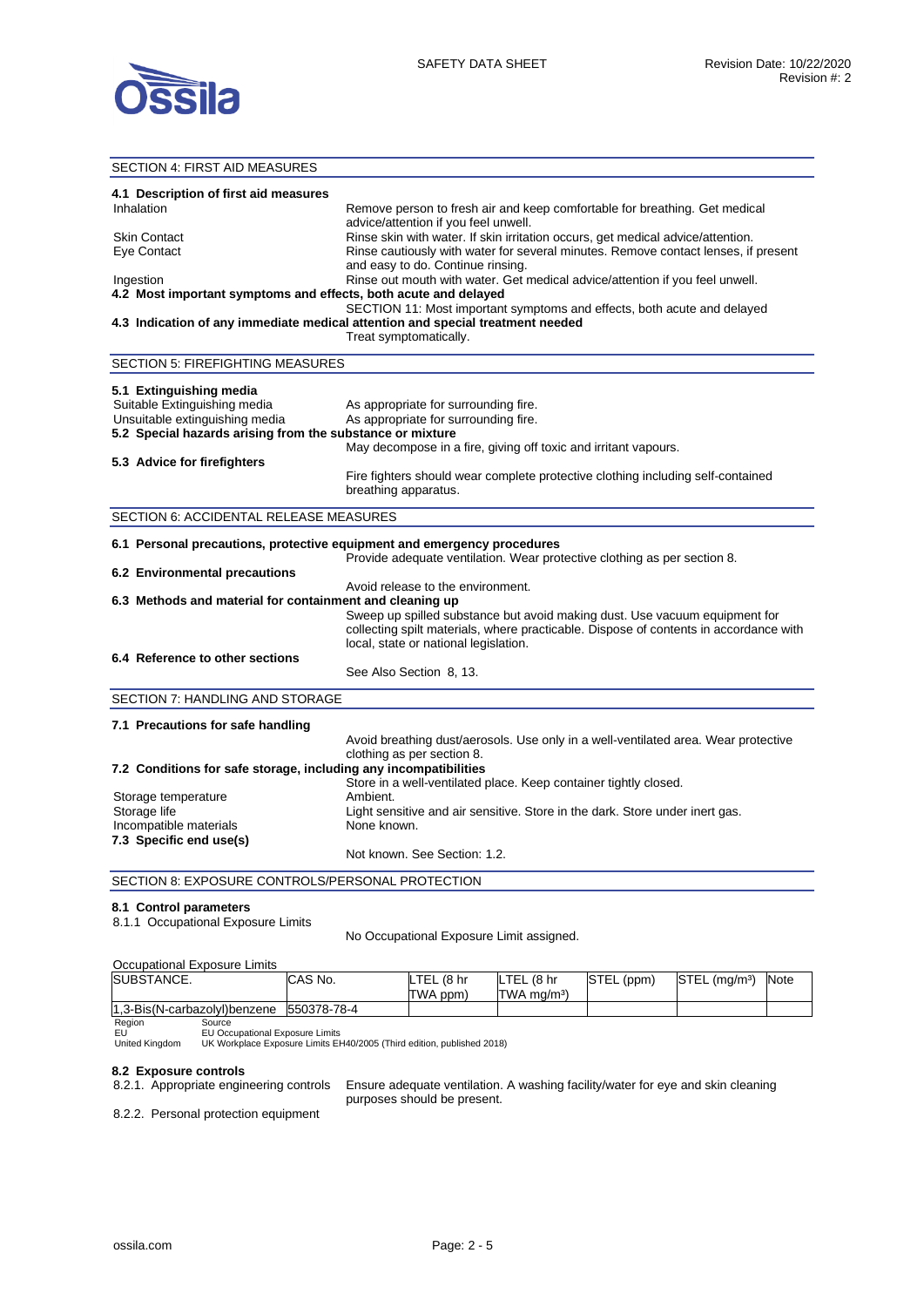

| Eye Protection         | Wear eye protection with side protection (EN166).                         |
|------------------------|---------------------------------------------------------------------------|
| Skin protection        | Wear protective clothing and gloves: Impervious gloves (EN 374).          |
| Respiratory protection | A suitable mask with filter type A (EN14387 or EN405) may be appropriate. |
| Thermal hazards        | None known.                                                               |
|                        | 8.2.3. Environmental Exposure Controls Avoid release to the environment.  |

| SECTION 9: PHYSICAL AND CHEMICAL PROPERTIES |
|---------------------------------------------|
|---------------------------------------------|

|  |  |  |  |  | 9.1 Information on basic physical and chemical properties |
|--|--|--|--|--|-----------------------------------------------------------|
|--|--|--|--|--|-----------------------------------------------------------|

| Appearance                                      | Solid powder                                             |
|-------------------------------------------------|----------------------------------------------------------|
|                                                 | Colour: White.                                           |
| Odour                                           | Not known.                                               |
| Odour threshold                                 | Not known.                                               |
| рH                                              | Not known.                                               |
| Melting point/freezing point                    | 173-178 °C                                               |
| Initial boiling point and boiling range         | Not known.                                               |
| Flash Point                                     | Not known.                                               |
| Evaporation rate                                | Not known.                                               |
| Flammability (solid, gas)                       | Not known.                                               |
| Upper/lower flammability or explosive<br>limits | Not known.                                               |
| Vapour pressure                                 | Not known.                                               |
| Vapour density                                  | Not known.                                               |
| Density (g/ml)                                  | Not known.                                               |
| Relative density                                | Not known.                                               |
| Solubility(ies)                                 | Solubility (Water): Not known.                           |
|                                                 | Solubility (Other): Chloroform, tetrahydrofuran, toluene |
| Partition coefficient: n-octanol/water          | Not known.                                               |
| Auto-ignition temperature                       | Not known.                                               |
| Decomposition Temperature (°C)                  | Not known.                                               |
| Viscosity                                       | Not known.                                               |
| <b>Explosive properties</b>                     | Not known.                                               |
| Oxidising properties                            | Not known.                                               |
| 9.2 Other information                           |                                                          |
|                                                 | None.                                                    |

| SECTION 10: STABILITY AND REACTIVITY      |                                            |
|-------------------------------------------|--------------------------------------------|
| 10.1 Reactivity                           |                                            |
|                                           | None anticipated.                          |
| 10.2 Chemical Stability                   |                                            |
|                                           | Stable under normal conditions.            |
| 10.3 Possibility of hazardous reactions   |                                            |
| 10.4 Conditions to avoid                  | Not known.                                 |
|                                           | Not known.                                 |
| 10.5 Incompatible materials               |                                            |
|                                           | Not known.                                 |
| 10.6 Hazardous decomposition products     |                                            |
|                                           | No hazardous decomposition products known. |
| SECTION 11: TOXICOLOGICAL INFORMATION     |                                            |
| 11 1 Information on toxicological effects |                                            |

# **11.1 Information on toxicological effects**

| Acute toxicity - Ingestion |                               | Not classified. |
|----------------------------|-------------------------------|-----------------|
|                            | Acute toxicity - Skin Contact | Not classified. |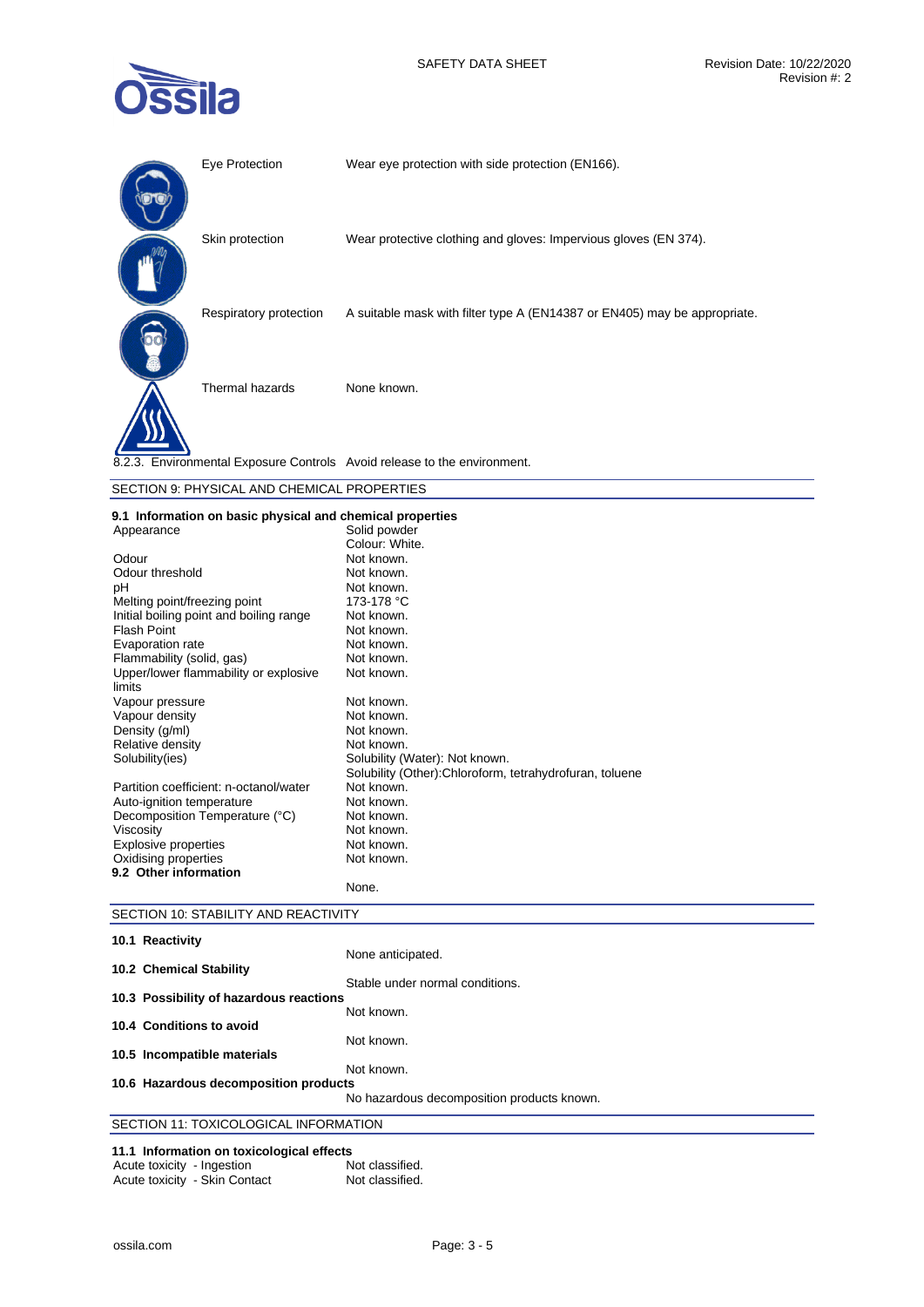

| Not classified.                   |
|-----------------------------------|
| Causes skin irritation.           |
| Causes serious eye damage.        |
| Not classified.                   |
| Not classified.                   |
| Not classified.                   |
| Not classified.                   |
| Not classified.                   |
| Not classified.                   |
| May cause respiratory irritation. |
| Not classified.                   |
| Not classified.                   |
|                                   |
| Not known.                        |
|                                   |

SECTION 12: ECOLOGICAL INFORMATION

# **12.1 Toxicity**

| Toxicity - Aquatic invertebrates                                 | Not known.                                                                                          |
|------------------------------------------------------------------|-----------------------------------------------------------------------------------------------------|
| Toxicity - Fish                                                  | Not known.                                                                                          |
| Toxicity - Algae                                                 | Not known.                                                                                          |
| <b>Toxicity - Sediment Compartment</b>                           | Not classified.                                                                                     |
| <b>Toxicity - Terrestrial Compartment</b>                        | Not classified.                                                                                     |
| 12.2 Persistence and Degradation                                 |                                                                                                     |
|                                                                  | Not known.                                                                                          |
| 12.3 Bioaccumulative potential                                   |                                                                                                     |
|                                                                  | Not known.                                                                                          |
| 12.4 Mobility in soil                                            |                                                                                                     |
|                                                                  | Not known.                                                                                          |
| 12.5 Results of PBT and vPvB assessment                          |                                                                                                     |
|                                                                  | Not known.                                                                                          |
| 12.6 Other adverse effects                                       |                                                                                                     |
|                                                                  | Not known.                                                                                          |
|                                                                  |                                                                                                     |
| SECTION 13: DISPOSAL CONSIDERATIONS                              |                                                                                                     |
|                                                                  |                                                                                                     |
| 13.1 Waste treatment methods                                     |                                                                                                     |
|                                                                  | Dispose of contents in accordance with local, state or national legislation. Recycle                |
|                                                                  | only completely emptied packaging. Normal disposal is via incineration operated by                  |
|                                                                  | an accredited disposal contractor. Send to a licensed recycler, reclaimer or<br>incinerator.        |
| 13.2 Additional Information                                      |                                                                                                     |
|                                                                  |                                                                                                     |
|                                                                  | Disposal should be in accordance with local, state or national legislation.                         |
| SECTION 14: TRANSPORT INFORMATION                                |                                                                                                     |
| IATA/IMO/RID/ADR                                                 | Not classified as hazardous for transport.                                                          |
|                                                                  |                                                                                                     |
| <b>SECTION 15: REGULATORY INFORMATION</b>                        |                                                                                                     |
|                                                                  |                                                                                                     |
|                                                                  | 15.1 Safety, health and environmental regulations/legislation specific for the substance or mixture |
| European Regulations - Authorisations and/or Restrictions On Use | Not listed                                                                                          |
| Candidate List of Substances of Very                             |                                                                                                     |
| High Concern for Authorisation                                   |                                                                                                     |
| <b>REACH: ANNEX XIV list of substances</b>                       | Not listed                                                                                          |
| subject to authorisation                                         |                                                                                                     |

| subject to authorisation                         |            |
|--------------------------------------------------|------------|
| REACH: Annex XVII Restrictions on the            | Not listed |
| manufacture, placing on the market and           |            |
| use of certain dangerous substances,             |            |
| mixtures and articles                            |            |
| Community Rolling Action Plan (CoRAP) Not listed |            |
| Regulation (EC) N° 850/2004 of the               | Not listed |
| European Parliament and of the Council           |            |
| on persistent organic pollutants                 |            |
| Regulation (EC) $N^{\circ}$ 1005/2009 on         | Not listed |
| substances that deplete the ozone layer          |            |
| Regulation (EU) N° 649/2012 of the               | Not listed |
| European Parliament and of the Council           |            |
| concerning the export and import of              |            |
| hazardous chemicals                              |            |
| <b>National regulations</b>                      |            |
| Other                                            | Not known. |